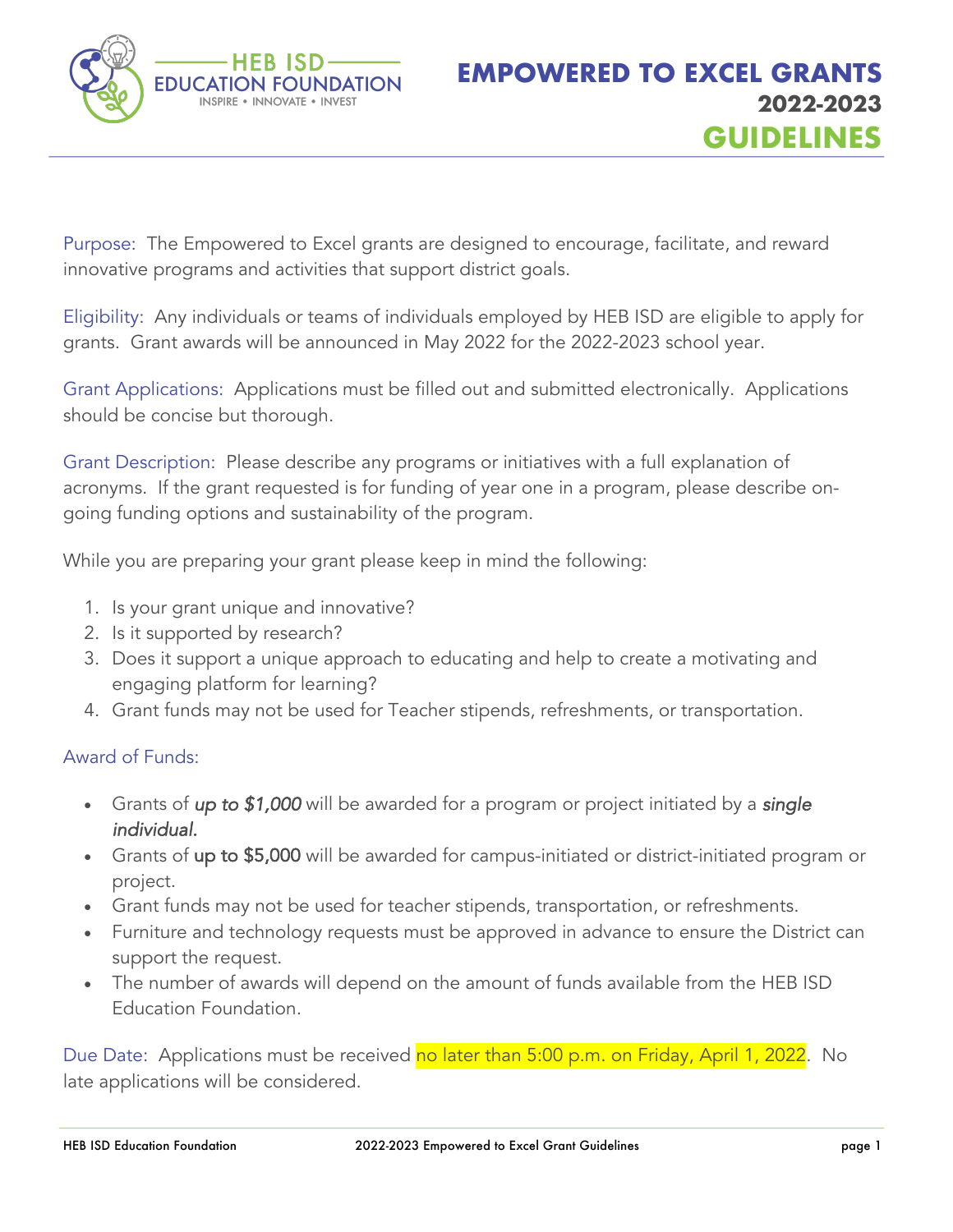

Signature Required: It is the responsibility of the grant requestor to obtain the campus principal's or district administrator's signature on the grant application before it is submitted. Without the electronic signature, the system will automatically mark the application as incomplete, and the application will be withdrawn.

Steps for Obtaining Electronic Signature: Upon completion of the grant application use the save and return feature offered at the bottom of the application.

- 1. The system will save the application in progress and will provide you with a link in a pop-up window to retrieve the application on-line. Copy the link and save it in a location where you can retrieve it for future use or you can use the email feature and email it directly to your principal.
- 2. Send the link to your principal or administrator and request their signature on the last page.
- 3. Using the mouse or touchpad have them sign the grant. Once the grant is signed, they will need to save the grant. The grant will then be ready for submission.
- 4. The principal or administrator can submit the grant, or the grant requestor can access the completed grant using the link and submit from there. Please coordinate with your principal or administrator.
- 5. Grants submitted without the required signature will not be considered.

Grant Selection Process: Eligible grant applications will be reviewed by appropriate cabinet-level district personnel including; Assistant Superintendent for Elementary Education, Assistant Superintendent for Secondary Education, Assistant Superintendent for Technology, Deputy Superintendent for Educational Operations, and Content Area Coordinators.

After review by district administrators, the grant applications will be evaluated by the Grant Application Review Committee composed of volunteers selected by the HEB ISD Education Foundation. All grant applications are redacted to ensure anonymity and no conflict of interest. There may be some grants that do not pass the first review by the HEB ISD administration. Reasons for this may include incomplete information, does not meet goals of the school district, or technology is unsupported. Awards will be determined by the Board of Directors of the HEB ISD Education Foundation based on the recommendations of the Grant Application Review Committee.

Applicants will be notified of grant award decisions in May 2022.